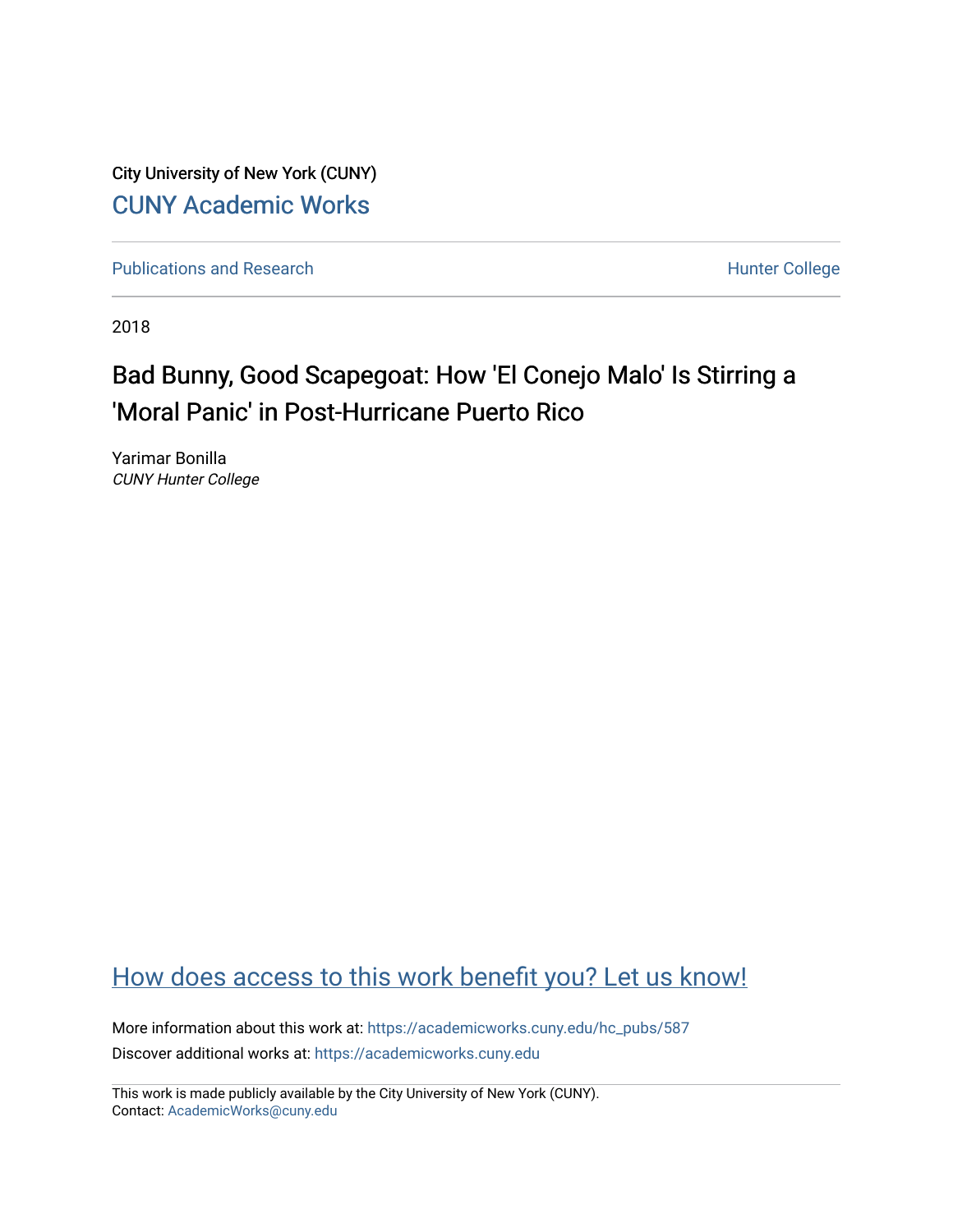# **Bad Bunny, Good Scapegoat: How 'El Conejo Malo' Is Stirring a 'Moral Panic' in Post-Hurricane Puerto Rico (Op-Ed)**



Burak Cingi/Redferns

Bad Bunny performs live on stage at O2 Forum Kentish Town on Aug. 4, 2018 in London, England.

The most popular artist to come out of Puerto Rico in the past few years may be 24-year-old global sensation **Bad Bunny**. But even as he tops charts and sells out shows around the world, back home, he's found himself at the center of heated debates.

First, he became the subject of controversy when Ricardo Rosselló, governor of Puerto Rico, turned to social media to ask him to add an additional local show after his first two concerts sold out in a matter of hours, "on behalf of the people of Puerto Rico." Local residents felt it was unseemly for the governor to be tweeting about rap concerts during the complicated process of post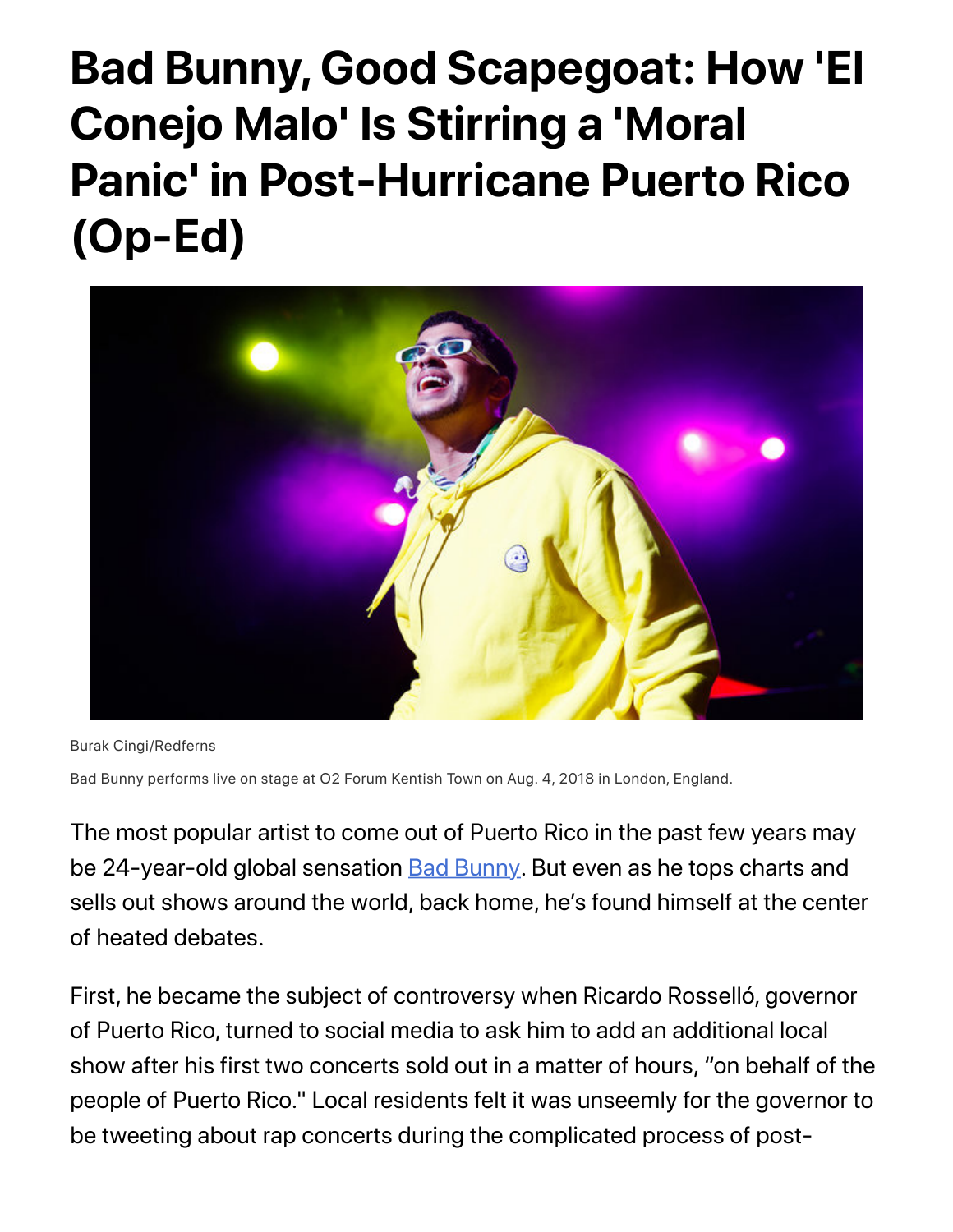hurricane recovery and debt restructuring. The singer himself said there were much greater issues the governor should be focusing on, such as the massive closing of schools being carried out in the name of austerity.

[Controversy broke out once again when a "frustrated schoolteacher" aired her](https://www.facebook.com/jessica.valley.921/posts/10160841895470386) anger in a Facebook post: "How is it that I, as a teacher with years of formal education, barely manage to pay my bills, while you earn millions by rhyming obscene words?" she asked. "Will the time come when no one wants to learn and they'll only want to write indecent lyrics? Will denigrating women be their biggest accomplishment, and will our schools close??? Oh wait, that's already happening!!!" she posted.

Why would a schoolteacher lash out at Bad Bunny but not rail against the current executive director of Puerto Rico's fiscal control board, former Ukranian minister of finance Natalie Jaresko, who makes \$625,000 per year? Why, if she is worried about the closing of schools and the future of education, does she not send her message to Puerto Rico's secretary of education, [Philadelphia native Julia Keleher? After all, as Bad Bunny pointed out in his](http://remezcla.com/music/bad-bunny-education-puerto-rico/) reply to the teacher's post, he is not the secretary of education.

Why, I wondered, is Bad Bunny the target of so much criticism and the imagined root of so many social problems?

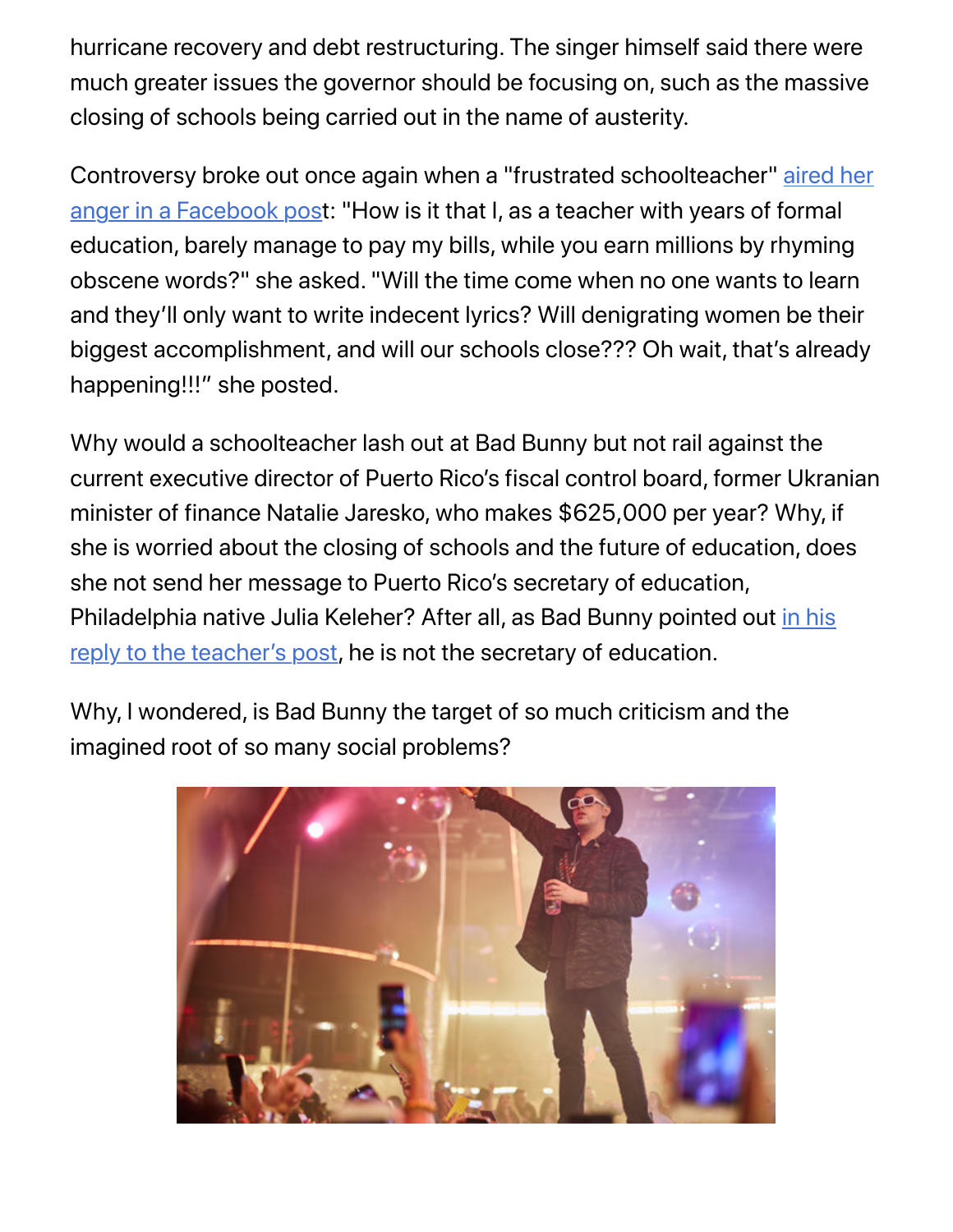### **Read More**

## **[Bad Bunny: How a Latin Trap Artist Is Changing the](https://www.billboard.com/articles/partner/8480619/bad-bunny-how-a-latin-trap-artist-is-changing-the-world-of-pop) World of Pop**

It seems to me that the fury around him has become what sociologists call a "moral panic": a symbolic debate that embodies the problems of society and through which the public channels its concerns and re-establishes social norms. The main characteristics of a moral panic are: 1) disproportionate fear of a perceived public threat; 2) media representations of the perceived threat that draw on common stereotypes which are easily recognized by an audience that is already used to reproducing such discourses; and 3) the use of the moral panic to reinforce social norms or justify policies that intensify hierarchies of race, class and gender. In the Bad Bunny debates, we can see each of these aspects at play.

But who is Bad Bunny? Benito Antonio Martínez Ocasio is the son of a retired teacher and a truck driver who began singing in church choir as a kid. Benito studied communications at UPR-Arecibo while working part-time as a packer in a supermarket. From an early age, he showed interest in music and made his own songs, which he shared on SoundCloud.

This background reveals quite a bit: This supposed symbol of violence and criminality is not a child of the criminal underworld, but rather the product of a stable and supportive middle-class family. As such, his songs do not represent chronicles, but rather fantasies of the underclass. This is very common within many popular music genres, in which exaggeration reigns among young people seeking to represent themselves as heroic protagonists of what is in reality a banal and stifling day-to-day existence. Perhaps this is why Bad Bunny so deeply stirs the fears of the Puerto Rican middle class: He clearly reflects their fantasies and their prejudices.

Some say Bad Bunny's lyrics are misogynistic and violent. Undoubtedly his songs often fall into some of the more trite scripts of popular music: sex, drugs,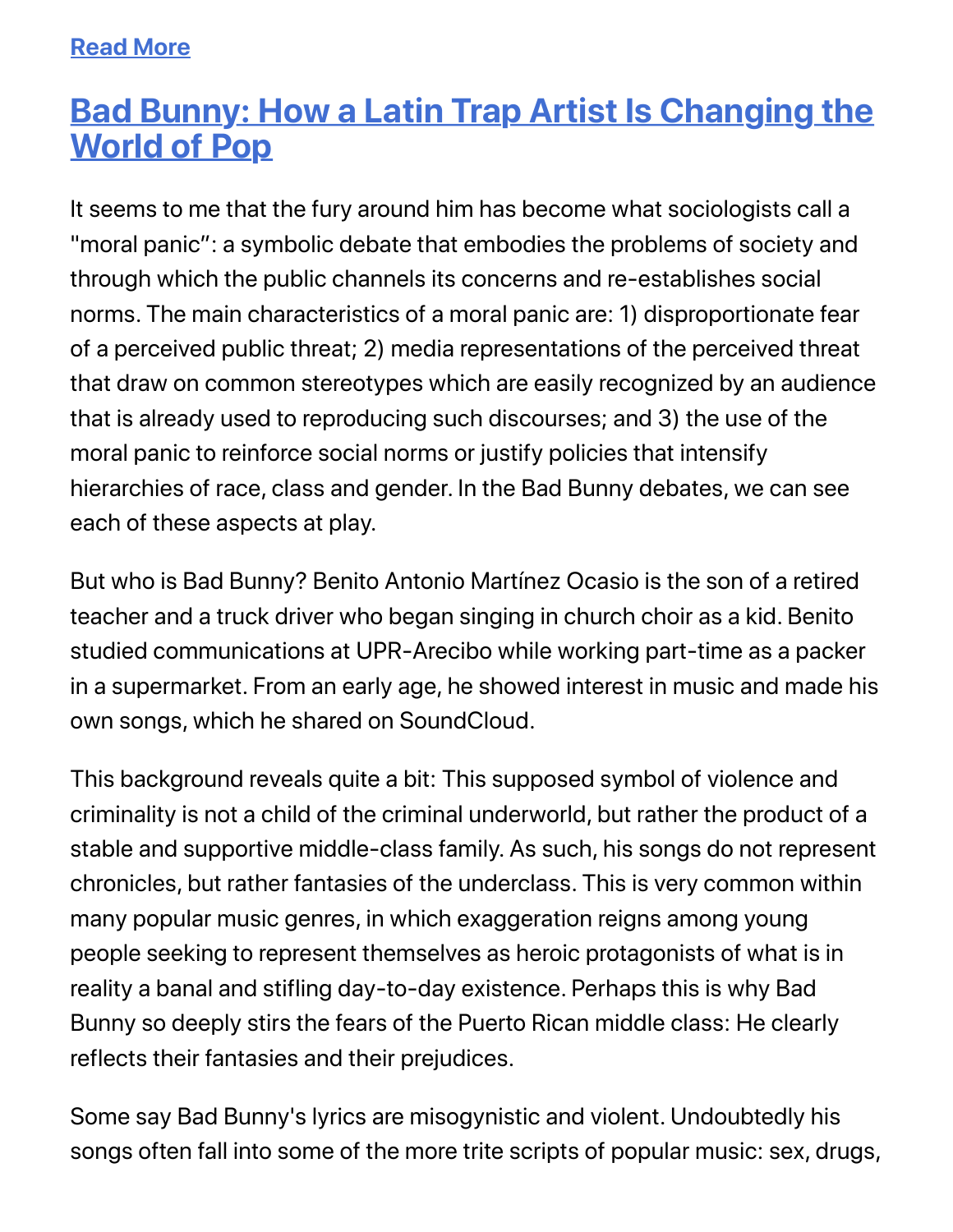money, fame. But they are not actual chronicles of violence; instead they use metaphors of violence to talk about other usual themes of popular music: love, indifference, betrayal and spite. For example, in the song "Soy Peor," Bad Bunny declares that he has been betrayed and swears that he will not fall in love again. The only violence to which he alludes is when he says that out of spite, "compré una forty y a cupido se la vacié" ("I bought a gun and shot up Cupid"). The video features a man with a hood over his head tucked in the trunk of a car; later it is revealed that this is Bad Bunny himself, a hostage of his own feelings. As with many Latin trap singers, what characterizes most Bad Bunny songs is not really violence, but unrequited love, heartbreak and other themes common in emo rap.

Even the song "Chambea," the one most associated with violence and glorification of weapons, is deceptive. The video begins with an introduction by Ric Flair, former star of American wrestling -- the genre par excellence of exaggeration and parody. In the video not a single weapon is shown. Instead one sees a group of friends vaping and playing Nintendo. As one listens carefully to the lyrics it becomes clear that the theme of the song is not violence, but the fake bravado of those who pretend to shoot, but have no bullets. It is true that the video shows stacks of money and women dancing suggestively, but it also features Bad Bunny dancing around with pink glasses and a flowered suit, while waving around a wrestling belt. It seems that what is celebrated here is not so much the violence but the spectacle and performative *guapería* so emblematic of American wrestling, and of Latin American *lucha libre*.

Some say that his lyrics are lewd and represent women as mere sex objects. However, it could be argued that his music is extremely "sex-positive," in that the emphasis is not exclusively on male pleasure but also on female satisfaction. In "Diles," he tells his lady that when anyone asks why she's with him, she should say it's because he knows her favorite paths to satisfaction.

The truth is that in the end Bad Bunny's songs are no more scandalous than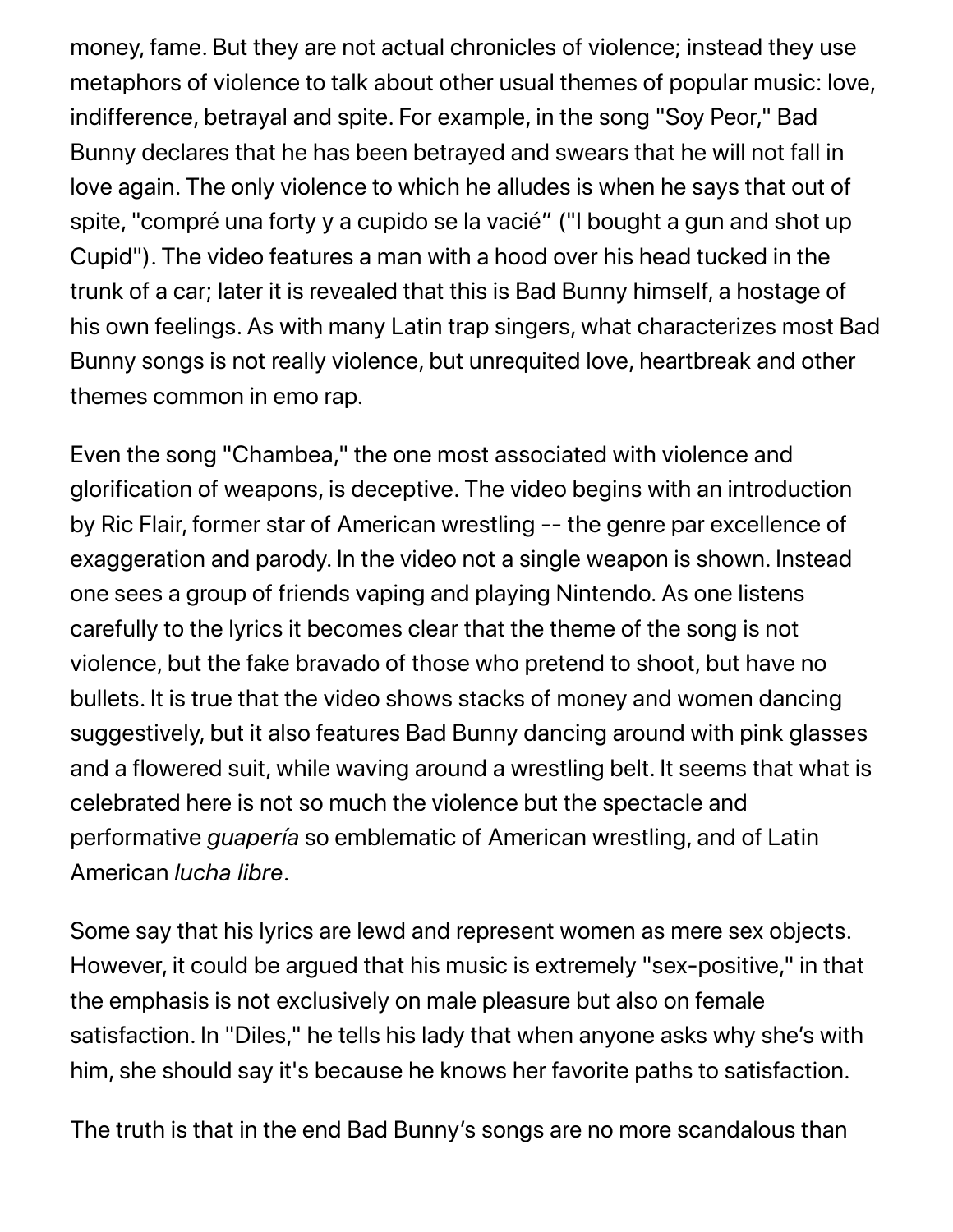certain classic ballads, that narrate infidelity, and female sexuality. Indeed, many old boleros have significantly more violent lyrics, particularly in regards to domestic violence, but since they don't use obscene language or trouble traditional gender roles, they are considered "poetic."

In addition, although he certainly has videos in which women dance around in bikinis, he also has others, like "Dime si te acuerdas," which features a couple of senior citizens who reunite with nostalgia in a retirement home. Throughout his videos Bad Bunny himself flaunts a traditionally queer aesthetic with painted nails, flamboyant glasses, pastel colors, short shorts, and other style choices that trouble traditional paradigms of masculinity. Although he has not identified as anything but heterosexual, many queer-identified youth find in his look a certain solidarity with their own transgressions of traditional gender scripts. This might also be feeding into the larger moral panic that surrounds him.

One of Bad Bunny's most recent hits, "Estamos Bien," has caused a stir for different reasons. Some argue that the song's assertion of everything being "OK" conceals the troubles of Post-Hurricane Puerto Rico behind a facade of happiness and positivity. But the fact is that when Bad Bunny performed the song on *The Tonight Show*, he directly reproached Donald Trump for minimizing and denying the post-hurricane death count. It is only after addressing the president that he then says, "But you know what? Estamos Bien. [We're good.]" In this moment "Estamos Bien" is not an anthem of escapism, but of perseverance. It is part of the soundtrack of a people powered recovery where thousands have raised their own roofs, fed their own communities, and searched for ways to survive and persevere in the face of institutional abandonment.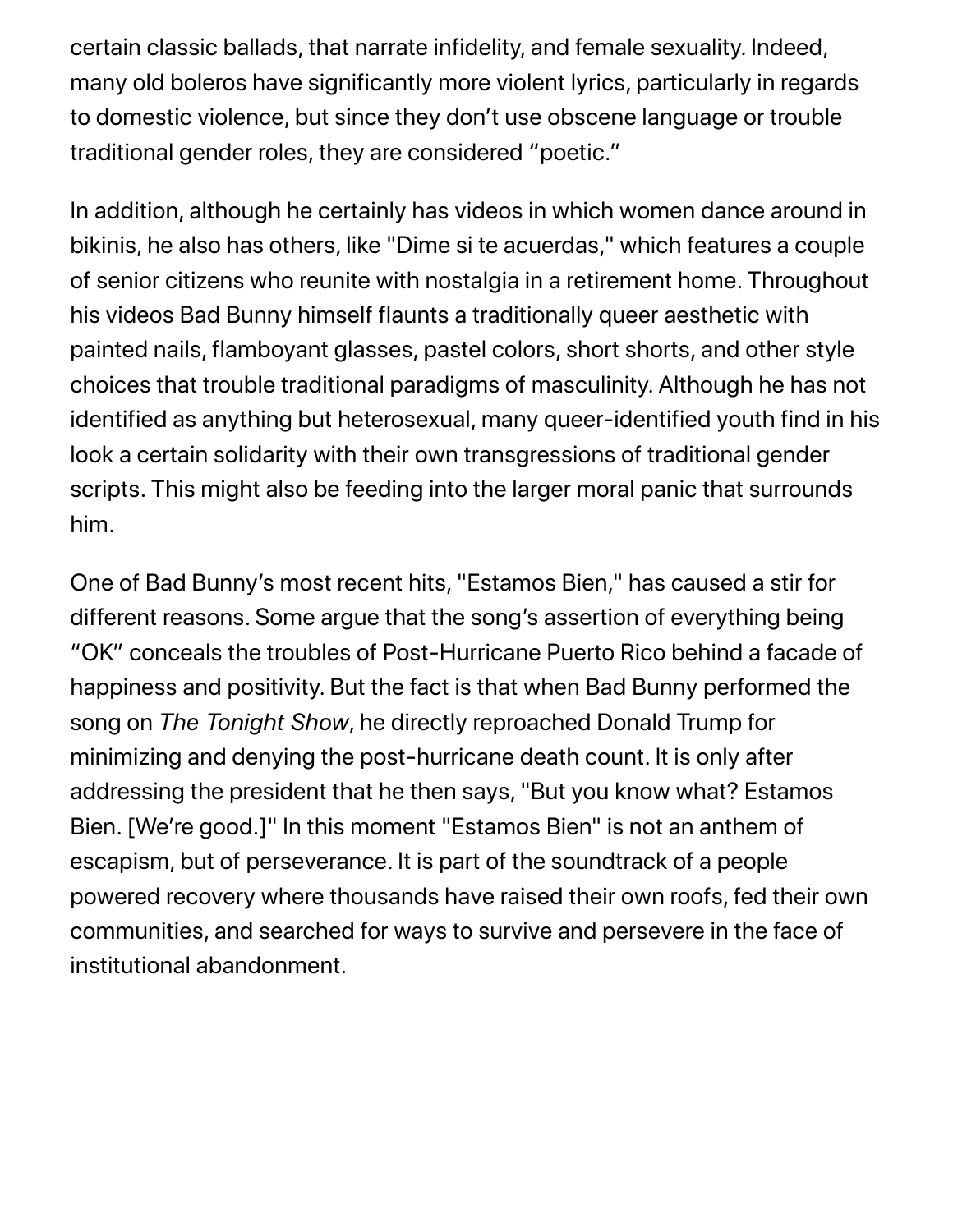

Given all this we must thus ask: Who benefits from the moral panics surrounding Bad Bunny? And who is at greatest risk of greatest harm?

Certainly, while distracted with the idea of Bad Bunny's negative influence on young people, it is easy to forget about the closing schools, the shrinking university system, and the lack of opportunities available for recent college graduates on the island. When fretting over the violence of urban music we steal attention from the fact that we still don't know the names or exact number of the thousands killed by government failure in the wake of the hurricane. And when we preoccupy ourselves debating the culture of misogyny evident in musical lyrics, we fail to address the fact that every eight days a woman is murdered in Puerto Rico, that gender violence has increased since Hurricane Maria, and that sexual abuse haunts the biography of even the highest of public officials in both Puerto Rico and the United States.

Moral panics over musical genres promote the idea that social problems can ultimately be explained and dealt with at the level of cultural production and